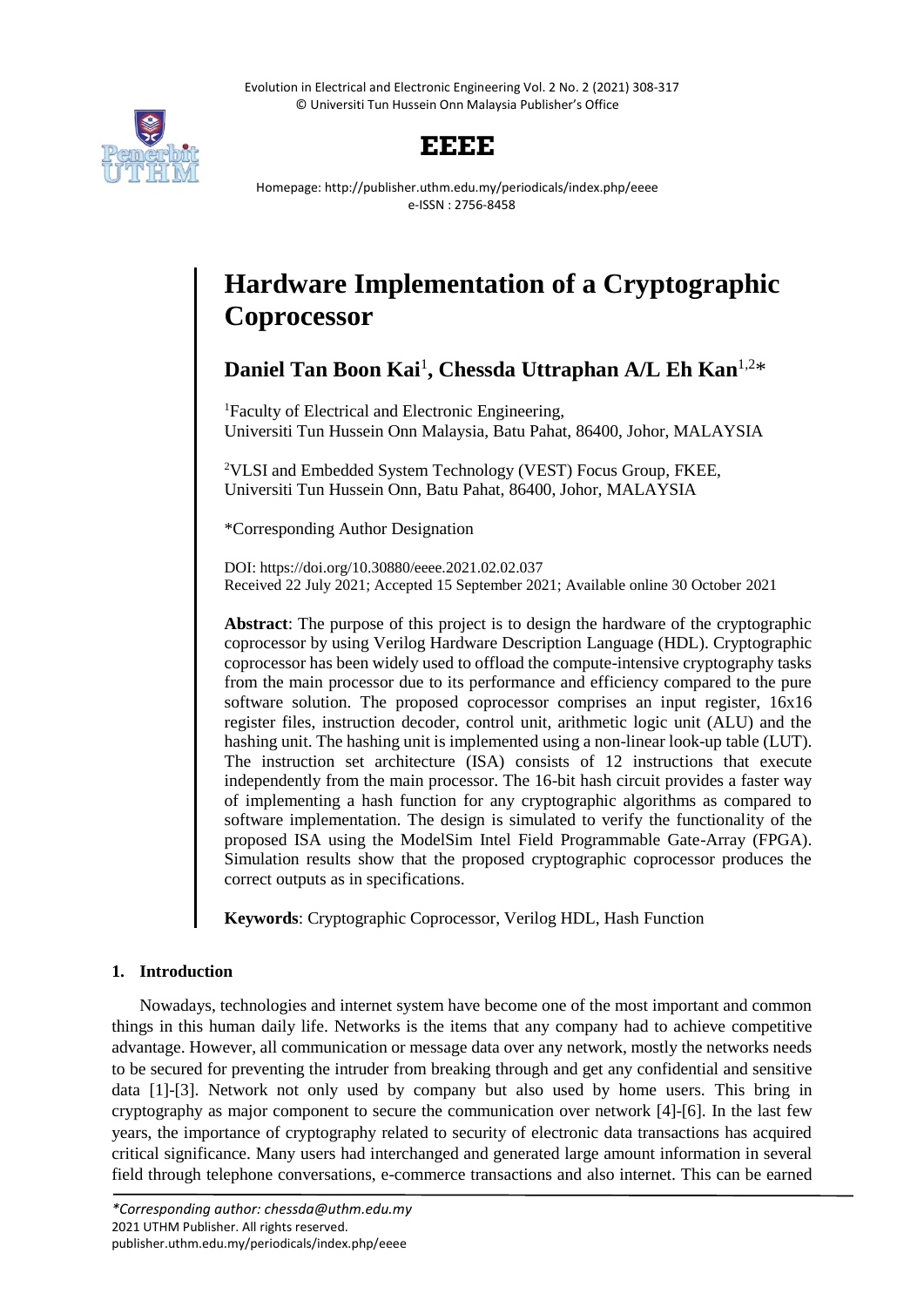by several techniques such as cryptography, biometric and password. In this perception, cryptography techniques are mainly useful.

This project presents a design of a cryptographic coprocessor on FPGA. The hardware implementation of the cryptographic coprocessor is faster and less prone to exploitation than the software implementations. The proposed system comprises an input register, 16x16 register files and combinational logic (the core design of the coprocessor). The functionality and performance of the proposed cryptographic coprocessor will be verified through a series of simulations.

#### **2. Materials and Methods**

This section presents the design of the cryptographic coprocessors in which consists of two main parts as follows: The first part describes the block diagram of the proposed design. The second part explains the software specification for simulation.

The proposed system comprises an input register, 16x16 register files, and combinational logic (the core design of the coprocessor). The clock signals know how to execute the programmed functions, and the reset will set the value again to 0 and 1. Figure 1 illustrates the block diagram of the coprocessor.



**Figure 1: Block diagram of coprocessor**

The Combinational Logic shown in Figure 1 consists of three major modules of the combinational logic unit such as ALU, Shifting unit, and Nonlinear Lookup Operation. Figure 2 shows the block diagram of the combinational logic unit.



**Figure 2: Block Diagram of Combinational Logic Unit**

#### 2.1 Register File

Registers are the temporary storage locations inside the CPU that hold the addresses and data. The register file is a component that contains multi-purpose registers of the microprocessor. 16x16 register file means 16-bit value data which operate with the 16 memory location. Ra, Rb and Rc represent the signal data input and dual-line for the signal, which is against combinational logic. Figure 3 shows the register file design.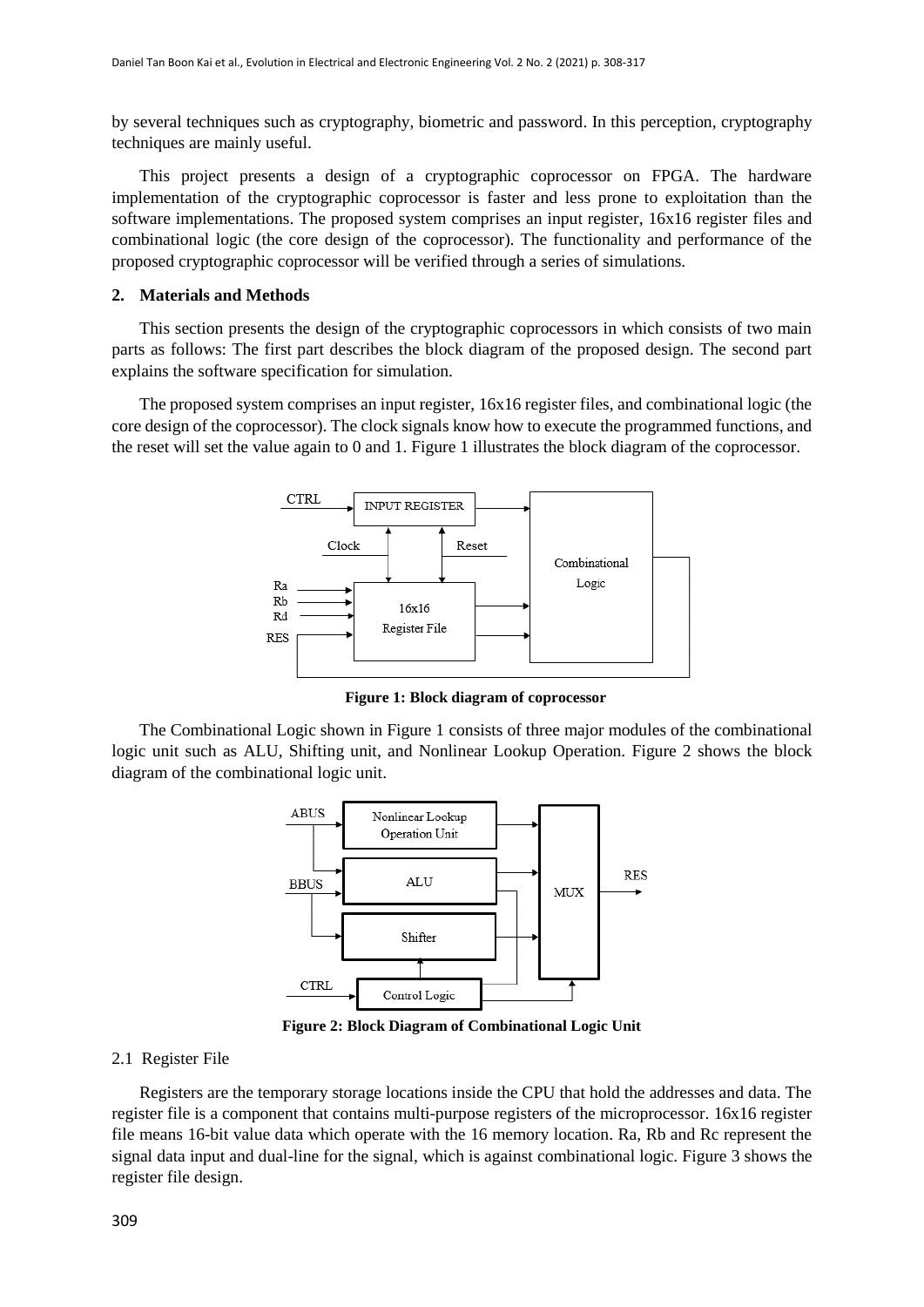

**Figure 3: Register File**

#### 2.2 ALU (Arithmetic Logic Unit)

Figure 4 shows the block diagram consists of the ALU, input and output. ALU is a part of the coprocessor that use to carry out the logic operations and instruction set architecture of the coprocessor. The operation of ALU is shown in Table 1.



**Figure 4: Block Diagram of ALU**

|  |  |  |  | <b>Table 1: ALU Operation</b> |
|--|--|--|--|-------------------------------|
|--|--|--|--|-------------------------------|

| Code (binary) | Operation                                       |
|---------------|-------------------------------------------------|
| 0000          | $ADD : ALUOUT \leftarrow ABUS + BBUS$           |
| 0001          | $SUB : ALUOUT \leftarrow ABUS - BBUS$           |
| 0010          | AND : ALUOUT $\leftarrow$ ABUS & BBUS           |
| 0011          | OR : ALUOUT $\leftarrow$ ABUS   BBUS            |
| 0100          | XOR : ALUOUT $\leftarrow$ ABUS $^{\wedge}$ BBUS |
| 0101          | NOT : ALUOUT $\leftarrow \sim$ ABUS             |
| 0110          | $MOV : ALUOUT \leftarrow ABUS$                  |
| 0111          | NOP : No Operation                              |

#### 2.3 Shifter Unit

 A shifter unit is the main component in the prospective processing unit of the coprocessor. A shifter can shift and rotate data mostly used in the transpositions of ciphers and permutation. Fast rotating and shifting functions are essential for cryptographic applications. The simple block diagram of the Shifter is shown in Figure 5, and Table 2 shows the operation of the Shifter.



**Figure 5: Block Diagram of Shifter**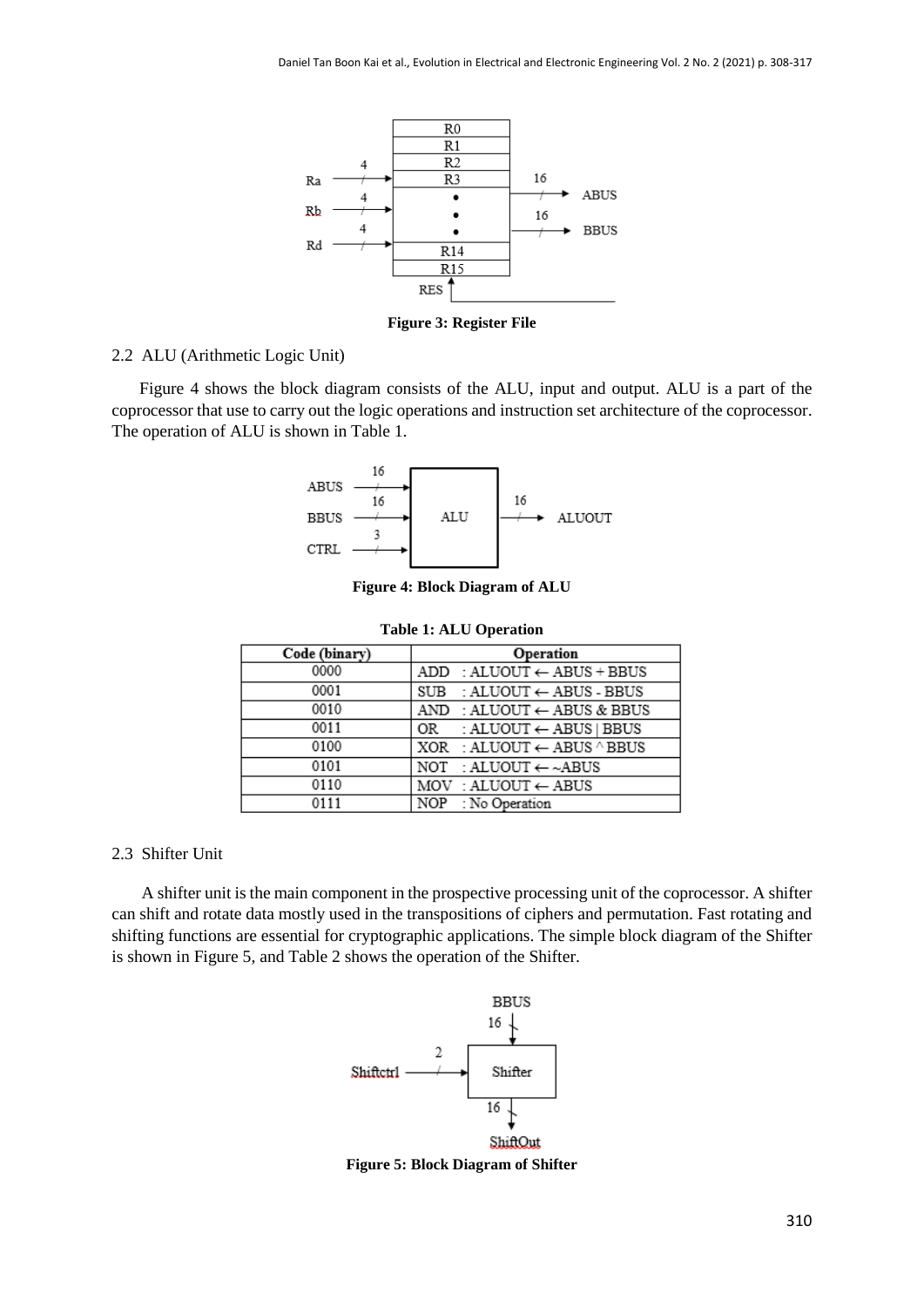| Code | Operation                         |
|------|-----------------------------------|
| 1000 | ROR8 : Rotate right by 8 bit      |
| 1001 | ROR4 : Rotate right by 4 bit      |
| 1010 | SLL4 :Shift left logical by 8 bit |

#### **Table 2: Shifter Operation**

#### 2.4 Nonlinear Lookup Table (LUT)

The block diagram of the Combination Logic from Figure 2 consists of the nonlinear lookup table operation unit. Figure 6 shows the simple block diagram for the Nonlinear Lookup Operation with the 5-bit value for S-Box 1 and S-Box 2:



**Figure 6: Block Diagram of Nonlinear Lookup Operation**

## 2.5 Control Logic (CTRL)

The block diagram of the control logic is shown in Figure 7 and simple logic to apply the control logic as shown in connection with the truth table summarize in Table 3.



**Figure 7: Block diagram of cryptographic coprocessor control unit**

|                  | Instruction | Outputs: Control Signals |         |             |         |  |  |  |
|------------------|-------------|--------------------------|---------|-------------|---------|--|--|--|
| Operation        | Queede      | WEN                      | ALUctrl | ShifterCtrl | MuxCtrl |  |  |  |
| ADD              | 0000        |                          | 001     | 00          | 01      |  |  |  |
| SUB              | 0001        |                          | 010     | 00          | 01      |  |  |  |
| AND              | 0010        |                          | 011     | 00          | $^{01}$ |  |  |  |
| ΟR               | 0011        |                          | 100     | 00          | 01      |  |  |  |
| XOR              | 0100        |                          | 101     | 00          | $_{01}$ |  |  |  |
| NOT              | 0101        |                          | 110     | 00          | 01      |  |  |  |
| MOV              | 0110        |                          | 111     | 00          | $_{01}$ |  |  |  |
| NOP              | 0111        |                          | 000     | 00          | 01      |  |  |  |
| ROR <sub>8</sub> | 1000        |                          | 000     | $^{01}$     | 10      |  |  |  |
| ROR4             | 1001        |                          | 000     | 10          | 10      |  |  |  |
| SLL8             | 1010        |                          | 000     | 11          | 10      |  |  |  |
| LUT              | 1011        |                          | 000     | 00          |         |  |  |  |

**Table 3: Truth table for the operation control bits (opcode)**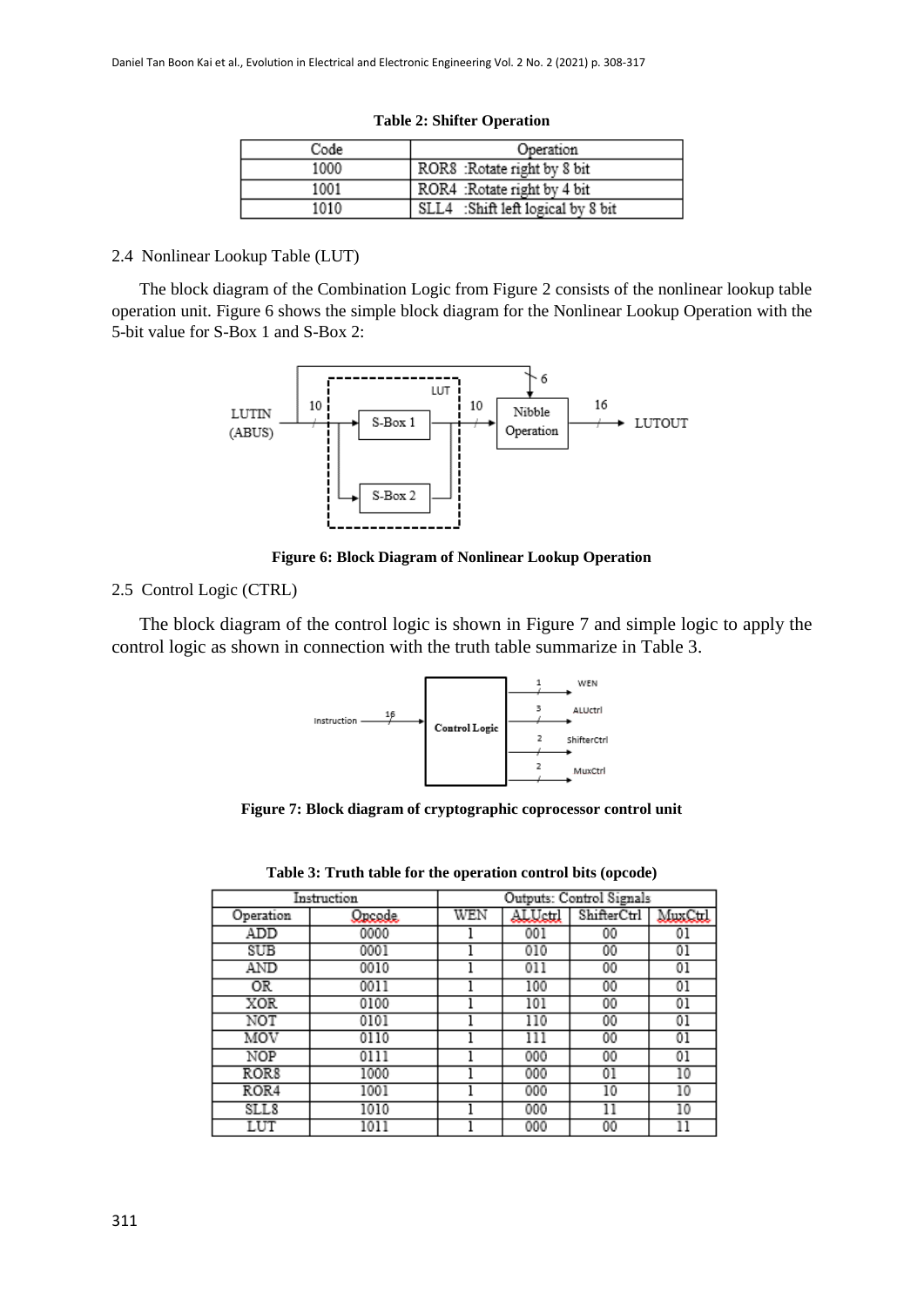### 2.6 Instruction Set Architecture

Instruction set architecture (ISA) outlines which instructions can be carried out by the computer. Set of Assembly language memories represents the code of the particular computers. The instruction into a machine has depended on the computer that is different processors have different instruction sets. The Table 4 shows the details of the Instruction Set Architecture will implement for the project and Figure 8 illustrates the operation for a cryptographic coprocessor when the control logic receives the command or instruction from the user and operates it one by one to prevent both commands from coming simultaneously.

| Instruction           |     | Operation                         |
|-----------------------|-----|-----------------------------------|
| 0000 xxxx xxxx xxxx   |     | ADD : $Rd \leftarrow Ra + Rb$     |
| 0001 xxxx xxxx xxxx   | SUB | : Rd ← Ra - Rb                    |
| 0010 xxxx xxxx xxxx   | AND | ∶Rd ← Ra & Rb                     |
| 0011 xxxx xxxx xxxx   | OR  | : Rd ← Ra   Rb                    |
| 0100 xxxx xxxx xxxx   | XOR | ∶Rd ← Ra ^ Rb                     |
| 0101 xxxx xxxx xxxx   | NOT | ∵Rd ← ~Ra                         |
| 0110 xxxx xxxx xxxx   | MOV | ∶Rd ← Ra                          |
| 0111 xxxx xxxx xxxx   | NOP | : No Operation                    |
| 1000 xxxx xxxx xxxx   | SR  | : $Rd \leftarrow Rb \gg 2$ (8bit) |
| 1001 xxxx xxxx xxxx   | SR  | : $Rd \leftarrow Rb \gg 1$ (4bit) |
| $1010$ xxxx xxxx xxxx | SL. | : $Rd \leftarrow Rb \ll 2$        |
| 1011 xxxx xxxx xxxx   | LUT | : $Rd \leftarrow Ra[LUT]$         |

|  |  | <b>Table 4: List of Instruction</b> |
|--|--|-------------------------------------|
|  |  |                                     |



**Figure 8: 4 instruction fields with the number size of 4-bits**

#### 2.7 Methods

The design of cryptographic coprocessors has been coded in form of Verilog code. The result for each processing unit of cryptographic coprocessor in FPGA is simulated and synthesized based on RTL simulation from Quartus Altera II. All results are shown in figures and the design has been simulated by writing a Testbench.

#### **3. Results and Discussion**

#### 3.1 Results

Figure 9 to Figure 17 show the ISA simulation results obtained from the Coprocessor. As observed in the Figure 9, this figure shows the ISA simulation result of the coprocessor that presents the twelve ISA operation which shown at Table 4. Ra, Rb and Rc represent the signal data input. Figure 9 also shows 16 different memory location (R0 until R15) which operated by 16-bit instruction. In the instruction value, if the first number of the instruction given is 0 (for example 0xxx), the system will run the instruction ADD. Meanwhile if the first number of the instruction given is 1, the system will run the instruction SUB, executing the operations that have been set as in Table 4. The third (Ra) and fourth (Rb) (refer to Figure 8) number is the memory location of the source operand. Therefore, the second number (Rd) is memory location of the register destination after the two sources operand have perform the instruction.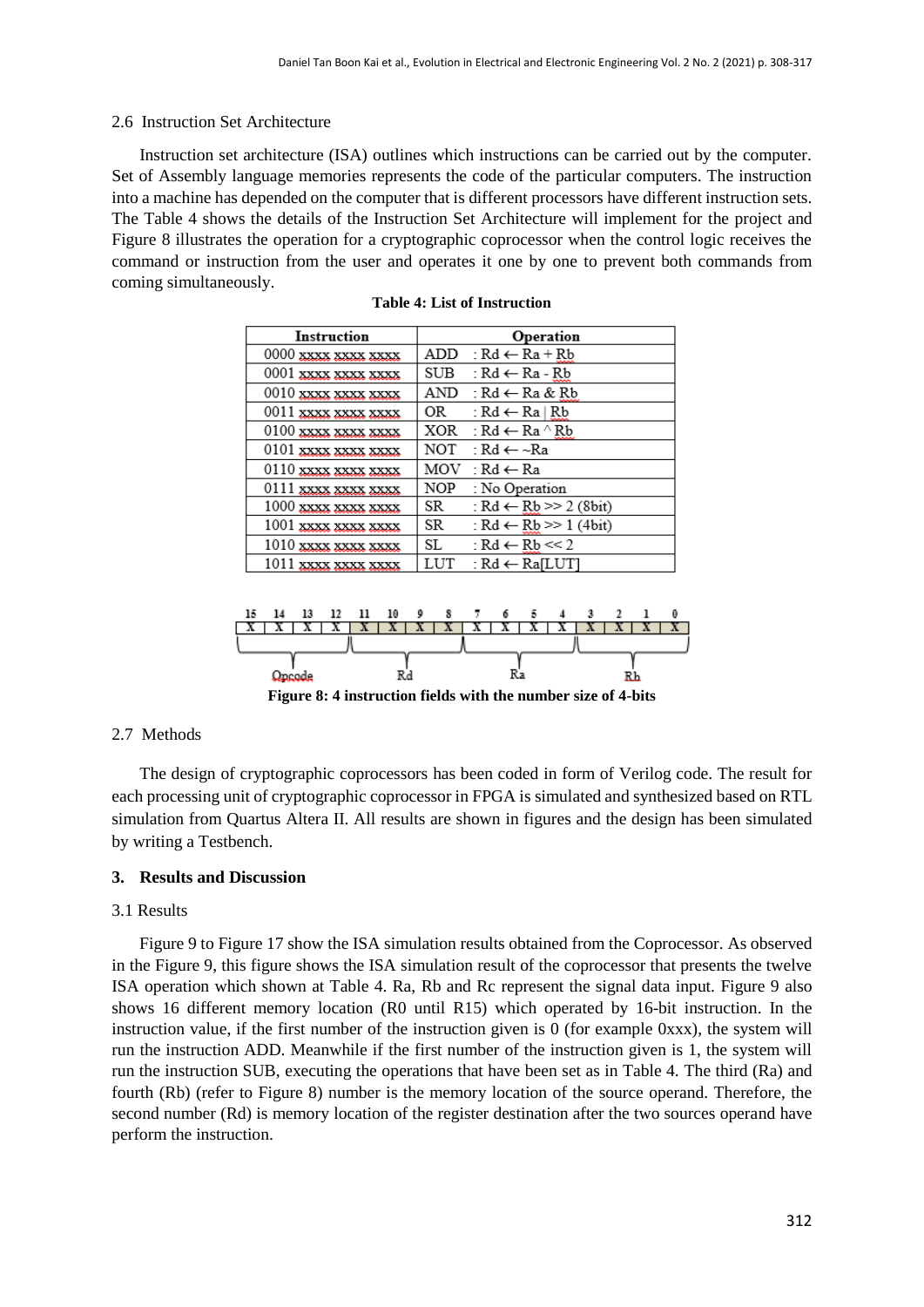| $\blacktriangleright$ clock |             |      |                      |                |                   |                |      |                      |           |                   |      |      |                |
|-----------------------------|-------------|------|----------------------|----------------|-------------------|----------------|------|----------------------|-----------|-------------------|------|------|----------------|
| reset                       |             |      |                      |                |                   |                |      |                      |           |                   |      |      |                |
| $\blacksquare$ Instruction  | b9d4        | 7000 | 0f12                 | 1c69           | 2f18              | 3029           | 4d45 | <b>5a37</b>          | 63e2 8c8b |                   | 9f03 | aea7 | b9d4           |
| $\rightarrow$ RO            |             | О    |                      |                |                   | $\overline{6}$ |      |                      |           |                   | ь    |      |                |
| $\rightarrow$ R1            |             | 0    |                      | 15             |                   |                |      |                      |           |                   |      |      |                |
| $\rightarrow$ R2            |             | 0    | 2                    |                |                   | $\overline{6}$ |      |                      | e         |                   |      |      |                |
| $\rightarrow$ R3            |             | 0    |                      |                |                   |                |      | 6                    | ۱F        |                   | 12   |      |                |
| $R2$ R4                     |             | 0    |                      |                |                   |                | ľа   |                      |           |                   |      |      | $\overline{6}$ |
| $\rightarrow$ R5            |             | 0    |                      |                |                   |                | Б    |                      |           |                   |      |      |                |
| $\rightarrow$ R6            |             | 0    |                      | ۳7             |                   |                |      |                      |           |                   |      |      |                |
| $\rightarrow$ R7            |             | 0    |                      |                |                   |                |      | 2                    |           |                   |      | 16   |                |
| $\rightarrow$ R8            |             | 0    |                      | Б              |                   |                |      |                      |           | 12                |      |      |                |
| $H + 8.89$                  |             | Ю    |                      |                |                   | 12             |      |                      |           |                   |      |      | 8              |
| $\rightarrow$ R10           |             | 0    |                      |                |                   |                |      | 9                    |           |                   |      | ь    |                |
| $\rightarrow$ R11           |             | 0    |                      |                |                   |                |      |                      |           | 18                |      |      |                |
| $\rightarrow$ R12           |             | 0    |                      | $\overline{6}$ |                   |                |      |                      |           | ь                 |      |      |                |
| $\rightarrow$ R13           |             | 0    |                      |                |                   |                | 19   |                      |           |                   |      |      | h              |
| $\rightarrow$ R14           |             | 0    |                      |                |                   |                |      |                      | F         |                   |      | 18   |                |
| $\rightarrow$ R15           |             | Ō    | e                    |                |                   |                |      |                      |           |                   |      |      |                |
|                             |             |      |                      |                |                   |                |      |                      |           |                   |      |      |                |
| $x = 0$<br>Now              | 52041.12 ns | D ns | $0.05$ <sub>ns</sub> |                | 0.1 <sub>ns</sub> |                |      | $0.15$ <sub>ns</sub> |           | 0.2 <sub>ns</sub> |      |      | $0.25$ ns      |

**Figure 9: Simulation result for the proposed coprocessor**

Figure 10 shows the simulation of performing the add operation with the 3 input signal,  $Rd = Ra + Rb$ by given 16-bit instruction for the memory location.

|                                        | Msgs       |      |                |      |                   |      |          |           |      |       |                   |
|----------------------------------------|------------|------|----------------|------|-------------------|------|----------|-----------|------|-------|-------------------|
| dock                                   |            |      |                |      |                   |      |          |           |      |       |                   |
| $\blacktriangleright$ reset            |            |      |                |      |                   |      |          |           |      |       |                   |
| Instruction<br>Ŧ.                      | 0f12       | 0000 | 0f12           | 0c69 | 0f18              | 0029 | 0d45     | 0a37      | 03e2 | l0c8b |                   |
| $\rightarrow$ RO                       |            | Ø    |                |      |                   | Ъ    |          |           |      |       |                   |
| $\leftrightarrow$ R1<br>$\mathbf{H}$   |            | Ю    | c              |      | 15                |      |          |           |      |       |                   |
| $\leftrightarrow$ R <sub>2</sub><br>Ŧ. |            | Ō    | $\overline{2}$ |      |                   | k    |          |           | 12   |       |                   |
| $\leftrightarrow$ R3<br>F.             |            | O    |                |      |                   |      |          | 6         | le.  |       |                   |
| $\leftrightarrow$ R4<br>Ŧ.             |            | O    |                |      |                   |      | $\bf{8}$ |           |      |       |                   |
| $\rightarrow$ R5                       |            | o    |                |      |                   |      | з        |           |      |       |                   |
| $\leftrightarrow$ R6<br>Ŧ.             |            | Ю    |                | 17   |                   |      |          |           |      |       |                   |
| $\rightarrow$ R7<br>F.                 |            | О    |                |      |                   |      |          | 2         |      |       |                   |
| $\leftrightarrow$ R <sub>8</sub><br>Ŧ. |            | o    |                |      | 12                |      |          |           |      | ъ     |                   |
| $\rightarrow$ R9                       |            | о    |                | 1    |                   |      |          |           |      |       |                   |
| $\triangleright$ R10<br>Ŧ.             |            | o    |                |      |                   |      |          | 8         |      |       |                   |
| $\leftrightarrow$ R11<br>Ŧ.            |            | б    |                |      |                   |      |          |           |      | Ъ     |                   |
| $\leftrightarrow$ R12<br>Ŧ.            |            | o    |                | 18   |                   |      |          |           |      | 3     |                   |
| $\blacktriangleright$ R13<br>H.        |            | o    |                |      |                   |      | Ъ        |           |      |       |                   |
| $\rightarrow$ R <sub>14</sub>          | Ω          | ō    |                |      |                   |      |          |           | ic.  |       |                   |
| <b>R15</b><br>Ξ                        | e          | ō    | e              |      | 17                |      |          |           |      |       |                   |
|                                        |            |      |                |      |                   |      |          |           |      |       |                   |
| $E = 0$<br><b>Now</b>                  | 1950.14 ns | ) ns | $0.05$ ns      |      | 0.1 <sub>ns</sub> |      |          | $0.15$ ns |      |       | 0.2 <sub>ns</sub> |

**Figure 10: Simulation result of Instruction ADD**

Figure 11 shows the simulation result, performing the subtraction operation with the 3 input signals,  $Rd = Ra-Rb$ .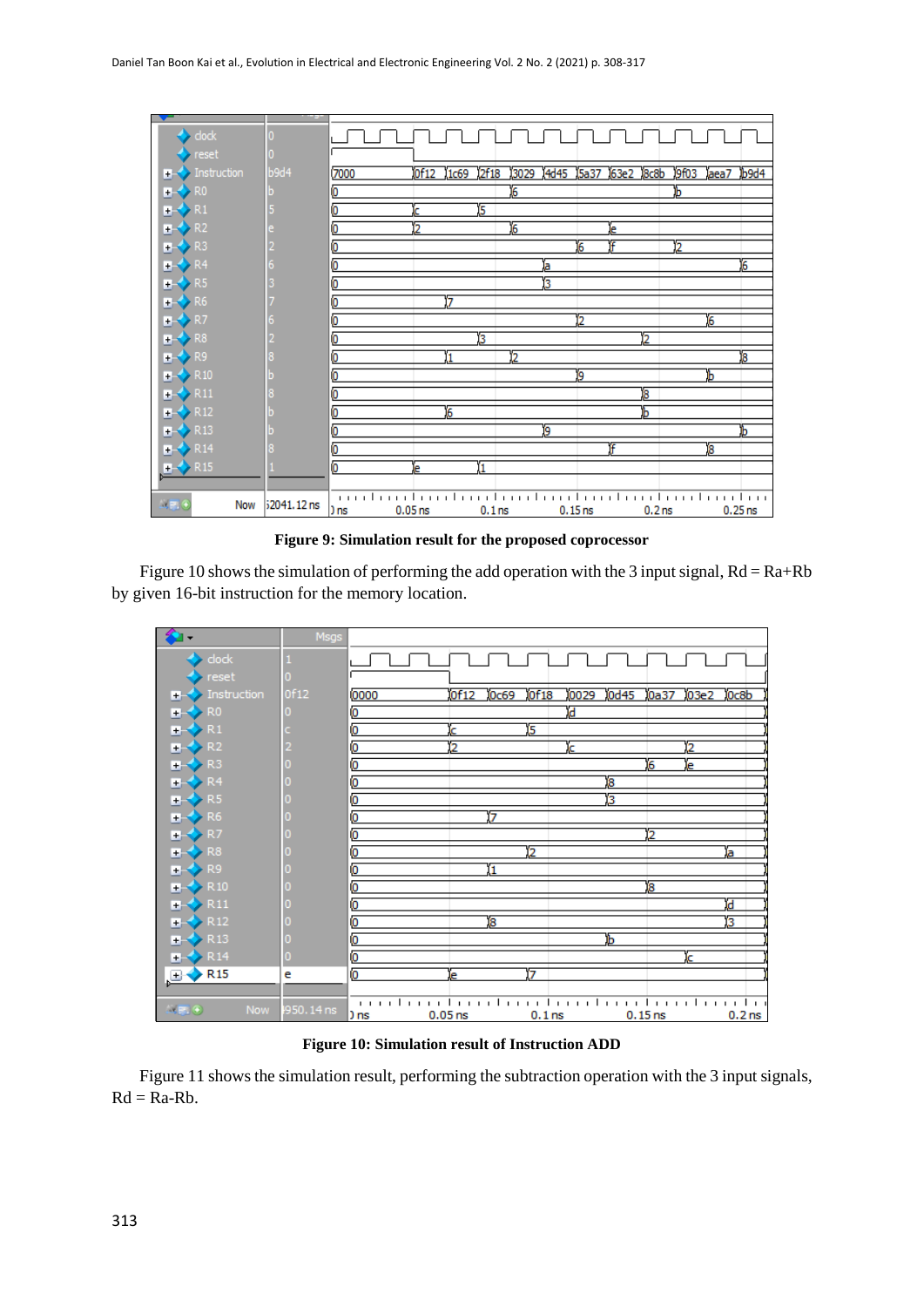

**Figure 11: Simulation result of Instruction SUB**

Figure 12 have used an AND gate to operate the multiplication rules,  $Rd = Ra \& Rb$ .



**Figure 12: Simulation result of Instruction AND**

Figure 13 have used an OR gate to operate the logical disjunction,  $Rd = Ra | Rb$ .

| clock                                       |            |                                                                                     |
|---------------------------------------------|------------|-------------------------------------------------------------------------------------|
| reset                                       |            |                                                                                     |
| Instruction<br>$+1$                         | 3f12       | 13029 13d45 13a37 133e2 13bc8<br>3f18<br>3f12<br>3c69<br>0000                       |
| > 50<br>$+ -$                               |            | б<br>la                                                                             |
| > 12<br>$+1$                                |            | б<br>15<br>ċ                                                                        |
| $\rightarrow$ R2                            |            | Ю<br>2<br>ïа<br>ĺе                                                                  |
| $\leftrightarrow$ R3<br>$+$                 |            | Ю<br>f<br>6                                                                         |
| $\blacktriangleright$ R4<br>$+1$            |            | о<br>a                                                                              |
| $\rightarrow$ R5                            |            | о<br>з                                                                              |
| $\blacktriangleright$ R6<br>$+$             |            | ō<br>17                                                                             |
| $\leftrightarrow$ R7<br>$+ -$               |            | Ю<br>2                                                                              |
| $\rightarrow$ R8                            |            | 3<br>o<br>ïа                                                                        |
| <b>S</b> R9<br>$+1$                         |            | 12<br>o<br>Ï1                                                                       |
| $\blacktriangleright$ R <sub>10</sub><br>Ŧ. |            | ō<br>6                                                                              |
| $\rightarrow$ R11                           |            | Ō<br>Ъ                                                                              |
| $\triangleright$ R12<br>$+$                 |            | Ō<br>7<br>Ъ                                                                         |
| $\leftrightarrow$ R13<br>$+$                |            | б<br>ь                                                                              |
| $\rightarrow$ R14                           |            | Ϊf<br>Ō                                                                             |
| $\rightarrow$ R15                           |            | 17<br>б<br>e                                                                        |
|                                             |            |                                                                                     |
|                                             |            |                                                                                     |
| $-569$<br>Now                               | 2520.05 ns | $0.05$ <sub>ns</sub><br>$0.15$ ns<br>0.2 <sub>ns</sub><br>0.1 <sub>ns</sub><br>) ns |
|                                             |            |                                                                                     |

**Figure 13: Simulation result of Instruction OR**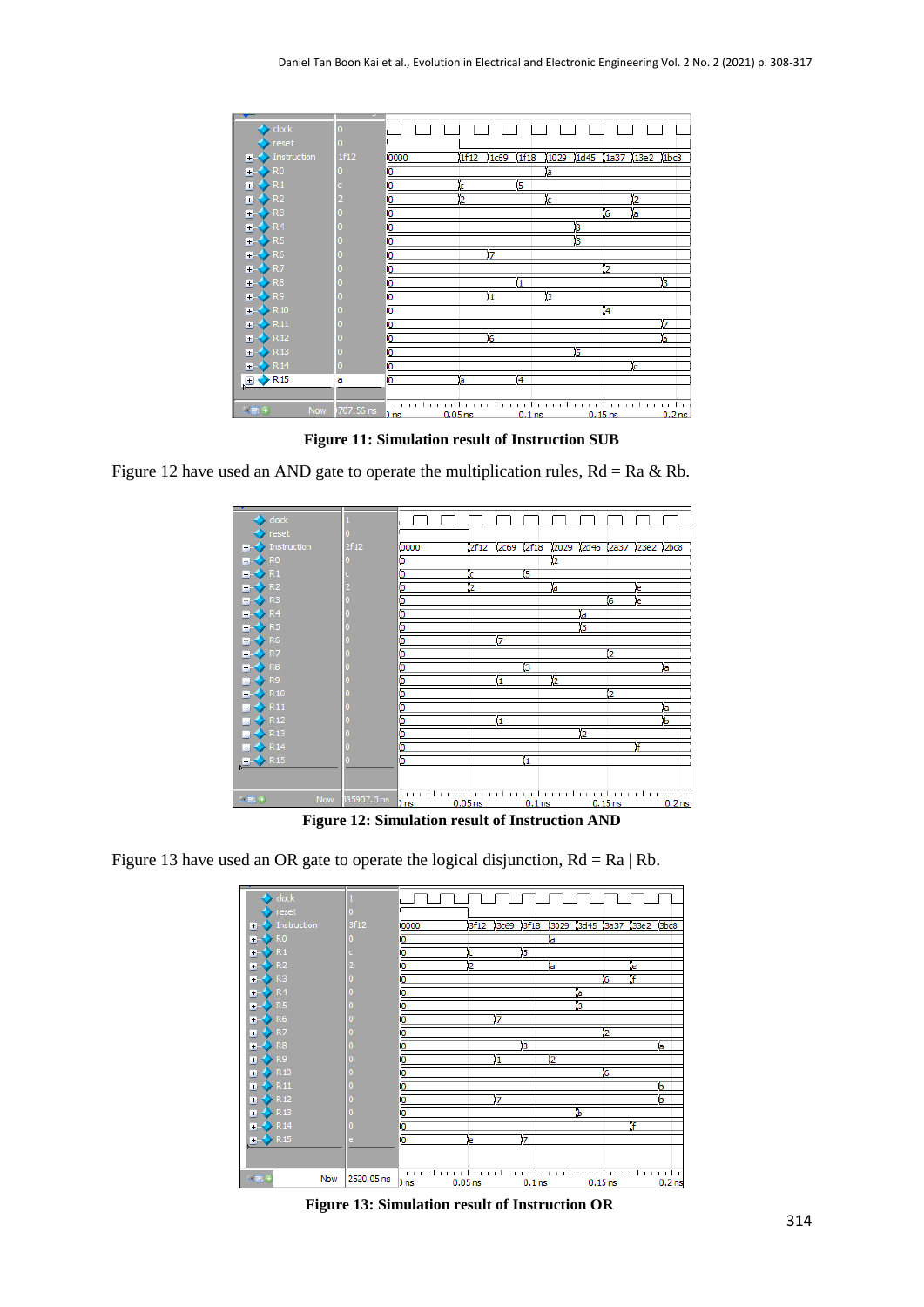Figure 14 shows the simulation result when performing operation of exclusive disjunction (XOR gate) with the 3 input signal,  $Rd = Ra \wedge Rb$ .



**Figure 14: Simulation result of the Instruction XOR**

Figure 15 shows simulation result when performing the inverting buffer or simply an inverter (NOT gate) which carry out operation with 2 input signal,  $Rd = \overline{Ra}$ .



**Figure 15: Simulation result of Instruction NOT**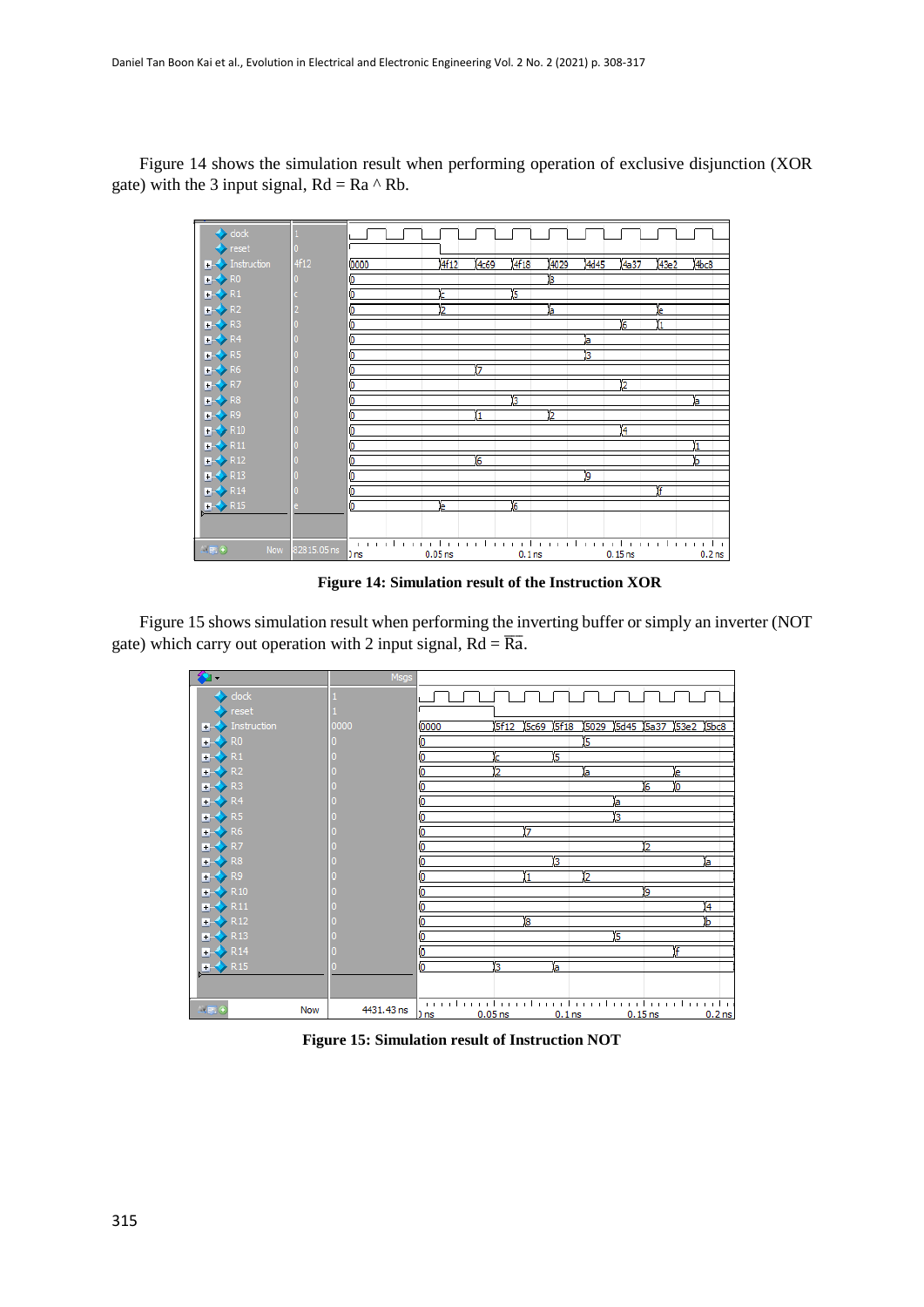Result in Figure 16 shows the simulation result for operation of right rotating by 8 bits (ROR8) which carry out the operation  $Rd = Rb \gg 2$ .



**Figure 16: Simulation result of Instruction Rotate Right by 8 bit (ROR8)**

Lastly, in Figure 17 shows the simulation result for a lookup table (LUT) operation and the value had set randomly to perform the hashing function.



**Figure 17: Simulation result of Instruction LUT**

#### **4. Conclusion**

This study is the implementation of a cryptography coprocessor in FPGA by using the hash function. This cryptography coprocessor is able to help user computation environment to have crypto support which retains secrets and execute the software to prevent from the predictability logical or physical attack. Users can use this secure program as a basis for their secure applications such as financial transaction processing or high assurance digital signature generation. Cryptography coprocessor is widely use to offload the compute intensive cryptographic operations from the main